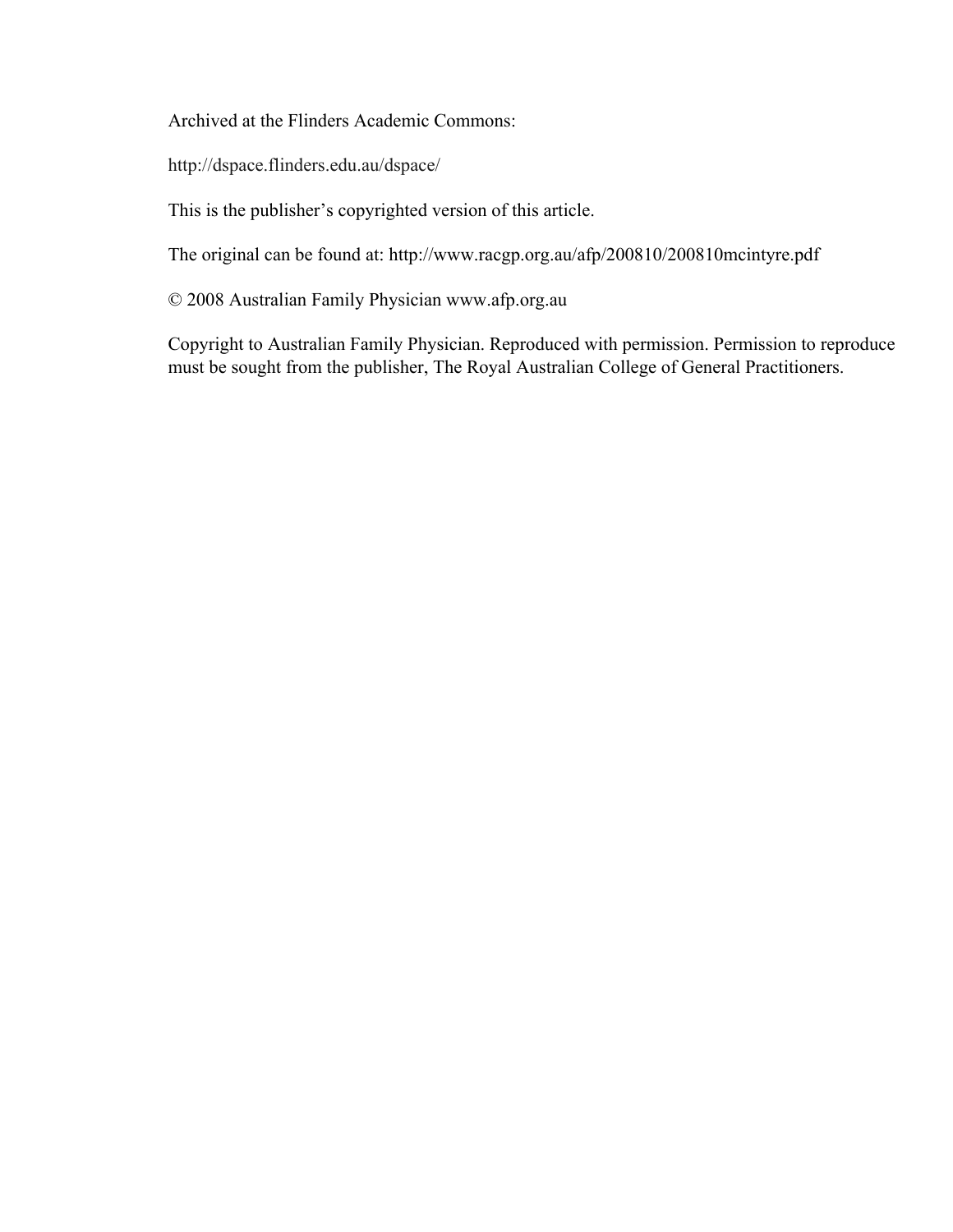

# **Ellen McIntyre**

PhD, is Associate Professor, Primary Health Care Research and Information Service, Department of General Practice, Flinders University, South Australia. ellen.mcintyre@flinders.edu.au.

**Tracy Reibel**

PhD, is an Adjunct Research Fellow, University of Western Australia.

#### **Paul Aylward**

BA(Hons), MA(Ed), PGCE, MA, is Lecturer, Discipline of General Practice, University of Adelaide, South Australia.

# **How to conduct effective skill building workshops**

Skill building workshops need to be successful learning events that provide value for money. The strategies in this article are based on a review of the literature and evaluations received from workshop participants who have attended the many workshops conducted as part of the Primary Health Care Research Evaluation and Development (PHCRED) strategy.

**Workshops to build both research and clinical skills are popular learning events in primary health care. They are cost effective compared with individual training activities and use the principles of teaching through active engagement of participants.1,2 Workshops provide a means of connecting the material to be learned to the learners' context, as well as providing opportunities for group interaction.** 

Although the literature has demonstrated that well planned workshops offer mainly positive outcomes for participants, the durability of workshop outcomes is rarely evaluated. Outcomes are usually presented within the context of immediate – rather than long term – benefits.<sup>1</sup>

# **Planning the workshop**

It is important that workshops are tailored toward the needs and expectations of participants, and that delivery methods and engagement strategies are appropriate, meaningful, relevant and stimulating.

Participant expectations can be shaped through prior promotion and clarification, and prior knowledge of the particular group attending can help presenters ensure the content is appropriate. Where possible, presenters should aim to gain insight into the backgrounds of participants (occupation, previous experience and cultural background) and seek advice from a key group member (often the agency requesting the workshop) about the best approach.

Particular attention should be given to ensuring cultural appropriateness where workshops are to be delivered to Aboriginal and Torres Strait Islander people and culturally and linguistically diverse groups (see Resources).

## **Develop clear objectives and outcomes**

Clearly state the objectives and outcomes of the workshop so that potential participants can decide whether the workshop will be suitable for their needs.

# **Invite knowledgeable presenters**

Select presenters who are well informed, have well developed ideas, are effective presenters and can stimulate discussion. Ask presenters to provide practical applications to illustrate key points. Stories and examples are prompts for remembering main points and can demystify jargon and key concepts.

Bring in fresh faces for longer workshops. Brief presenters on the type of audience they can expect (eg. whether there may be more advanced participants, or a mixed group with very different perspectives, or a particular participant who might be disruptive). Provide presenters with guidelines regarding Powerpoint presentations (see Resources) and arrange computer and audiovisual equipment as needed.

#### **Balance the program**

Structure the workshop so that there is an appropriate balance of small group and large group work, theory and practice, and presentations and participation, with adequate time to put the learning in perspective.

Remember to build in refreshment breaks to encourage networking among participants. Outline the workshop time structure at the beginning of the workshop. You may wish to organise a facilitator to introduce presenters, monitor the time and manage the program.

# **Provide materials to enhance learning**

Organise brief pre-workshop reading and provide handouts of presentations and any other resources at the beginning of the workshop.

# **Organise a suitable venue**

Select a venue that is easy to access, has a room that is large enough for participants to be seated around tables, and has an area for registration and refreshments.